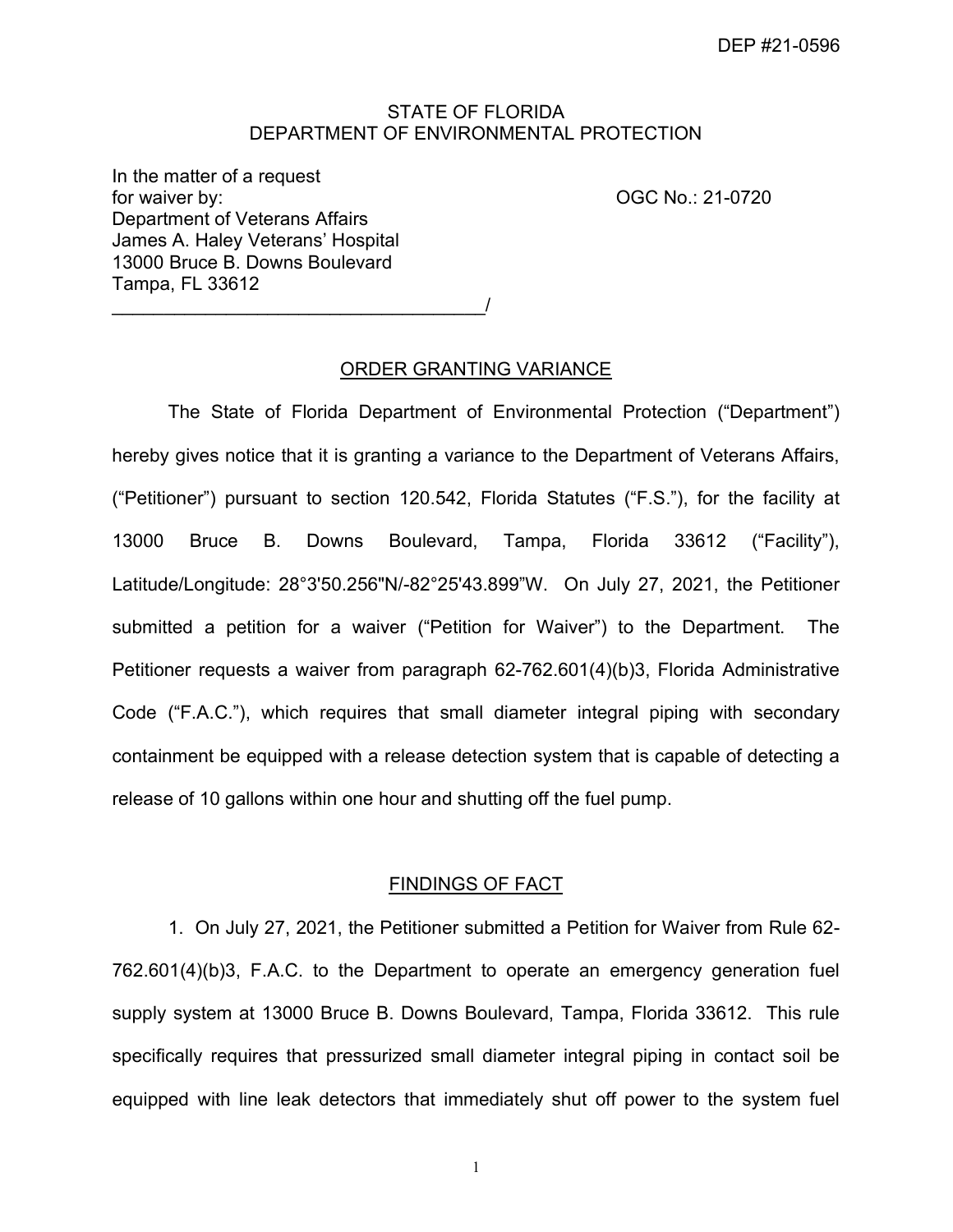pump, and therefore, flow of fuel to the hospital's emergency generator system when a leak is detected.

 2. The property at 13000 Bruce B. Downs Boulevard, where the James A. Haley Veterans' Hospital is located, contains approximately 47.84 acres, and is zoned SPI- UC2, which is "University Community". This property is currently an active medical facility and has operated as such since 1972.

 3. Operations at the James A. Haley Veterans' Hospital involve the use of 11 regulated above ground tanks (AST): Tank #20 (12,000 gallons), Tank #21 (12,000 gallons), Tank #22 (6,000 gallons), Tank #23 (6,000 gallons), Tank #24 (6,000 gallons), Tank #25 (6,000 gallons), Tank #26 (6,000 gallons), Tank #27 (12,000 gallons), Tank # 28 (12,000 gallons), Tank # 29 (6,000 gallons), and Tank #30 (6,000 gallons).

 4. All of the tanks are located and operated within the hospital's emergency generator plant that supplies fuel to emergency backup generators which support electronic medical life support systems in the case of power outage. The AST system has four 12,000-gallon main tanks which have two main fuel pump systems (A system and B system). Each system (A and B) has its own fuel sump box, where the fuel pipes come from the fuel pumps and through the sump box, through an 8" steel Permapipe underground, to the generator belly tanks (6,000-gallon tanks).

 5. The AST system is equipped with a control system and Programmable Logic Controller (PLC) that monitors the system 24/7 and makes sure that the system does not have any pressure on it if the pumps are not running. If there is any pressure in the system, the PLC opens the relief valves to relieve the pressure in the system. The integral piping for the sump box and the associated underground transfer piping were originally installed with a sloped design, so that any fuel leaks within the small diameter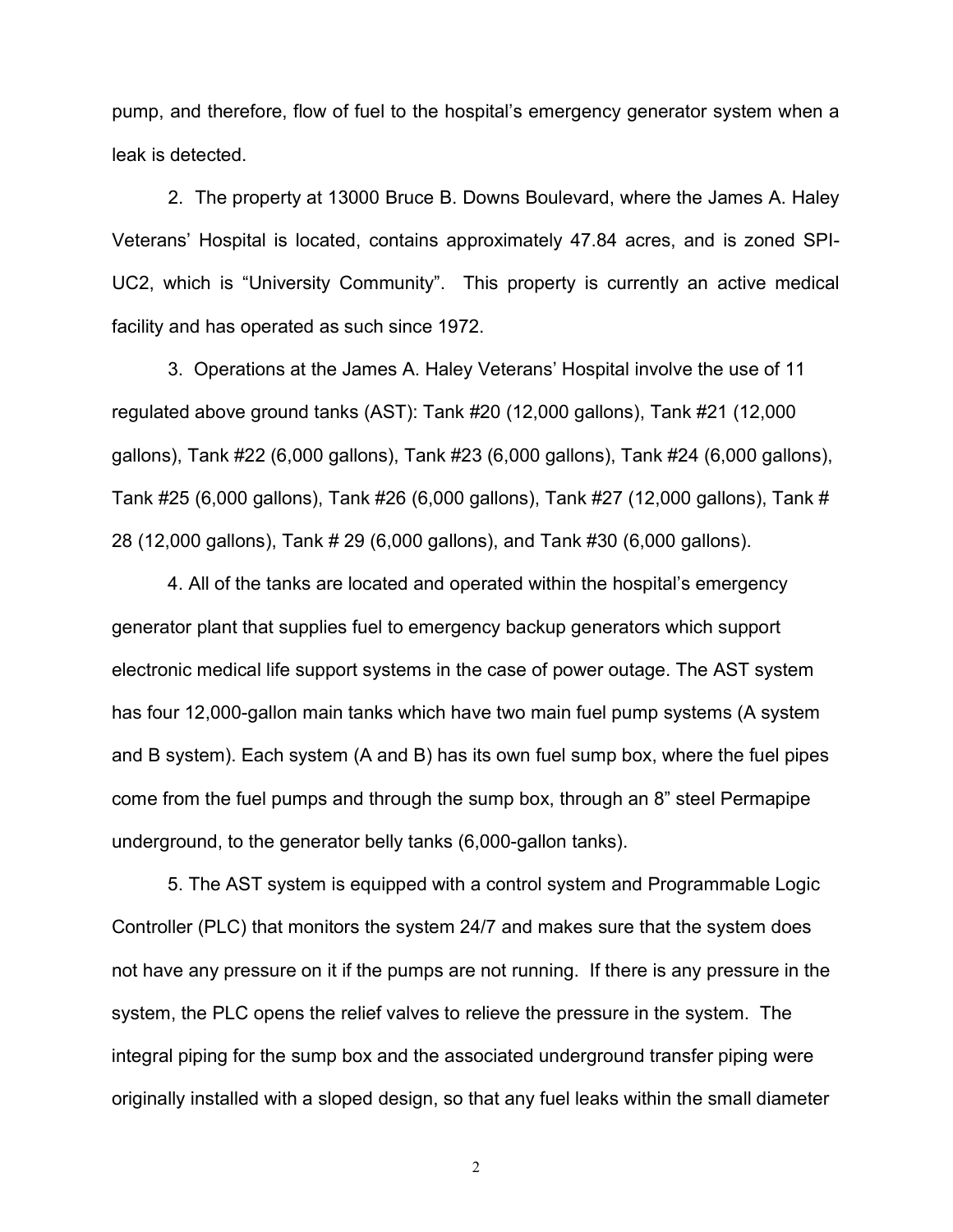piping would be contained inside the outer 8" Permapipe, and flow back towards the sump box where the sensors are located (Sensor 1 and Sensor 2). Sensor One is for the Supervisory Control and Data Acquisition (SCADA) system. Sensor One will log any leak in the AST system and alert system operators (who are present at all times during operation). Any release will be immediately managed by these system operators.

 4. Based on the information submitted on August 10, 2021, the Petitioner has demonstrated that the current AST system's configuration does not pose an imminent threat to the protection of the lands, surface waters, or groundwaters of the state, as personnel will be alerted to and available to address any leak detection incidents immediately.

 5. No comments have been received from the public in response to the Notice of Receipt of this waiver published in the Florida Administrative Register on July 30, 2021.

#### CONCLUSIONS OF LAW

 1. Section 120.542, F.S., authorizes the Department to grant a variance from any of its rules upon a demonstration that the purpose of the underlying statute will be or has been achieved by other means and that application of the rule would create a substantial hardship or would violate principles of fairness.

 2. The Petitioner has demonstrated that it will suffer a substantial hardship if it is required to comply with Rule 62-762.601(4)(b)3, F.A.C., as an automatic fuel pump power shut off or restriction of emergency generator fuel flow would risk the loss of patient lives in their hospital's care. When the fuel supply to an emergency generator that is powering a life-support system is terminated, a patient could immediately experience life-threatening conditions. While the Petitioner is requesting a waiver, the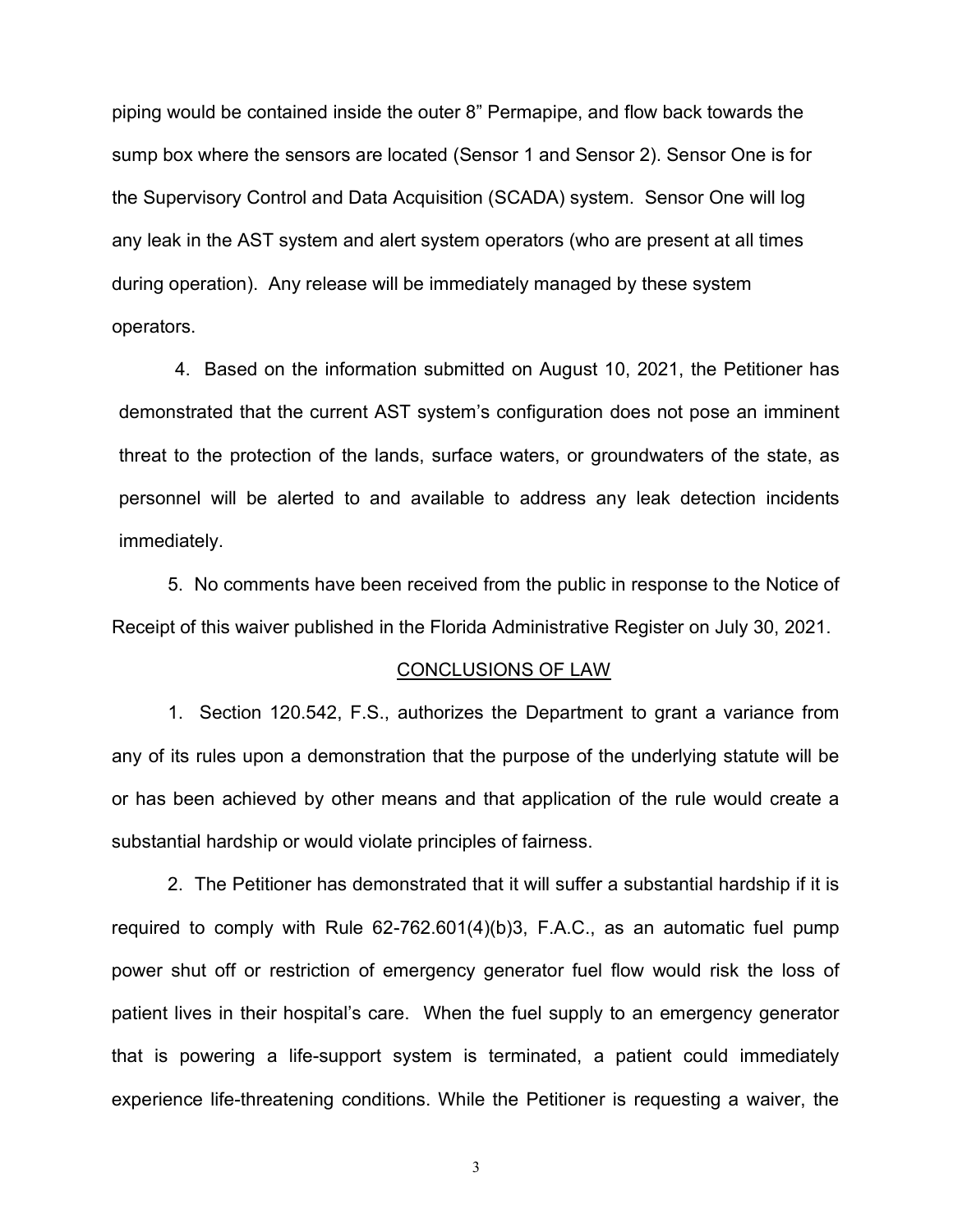conditions of this request as granted are more appropriately described as a variance from Rule 62-762.601(4)(b)3, and as such, a variance is being granted.

 3. The Department concludes Petitioner has demonstrated that a variance from the provision of Rule 62-762.601(4)(b)3, F.A.C. is warranted, that it would suffer a substantial hardship if the variance was not granted, and that the granting of the variance will be consistent with the general intent and purpose of Chapter 62-762, F.A.C., and that the purpose of the underlying statute has been met by other means.

 3. This variance, by itself, does not constitute authorization for Petitioner to proceed with the operation underground storage tanks outside of the applicable underground storage rule Chapter 62-762 F.A.C. The hospital facility shall operate only in accordance with the appropriate permits issued by the Department or other state agencies as applicable.

 For these reasons, the Petition for Variance is GRANTED, subject to the following conditions.

#### CONDITIONS

 1. Petitioner shall operate the hospital's underground storage tanks and emergency generators based upon the regulations issued by the Department, except the requirement of Rule 62-762.601(4)(b)3, F.A.C., which would otherwise prohibit use of an audible/visible alarm and sloped flow only.

 2. Unless the Department takes affirmative action to revoke or modify this variance; it shall not expire and shall have an unlimited duration.

 3. The issuance of this variance does not relieve the Petitioner from the need to comply with all conditions of the applicable underground storage tank rule, or from any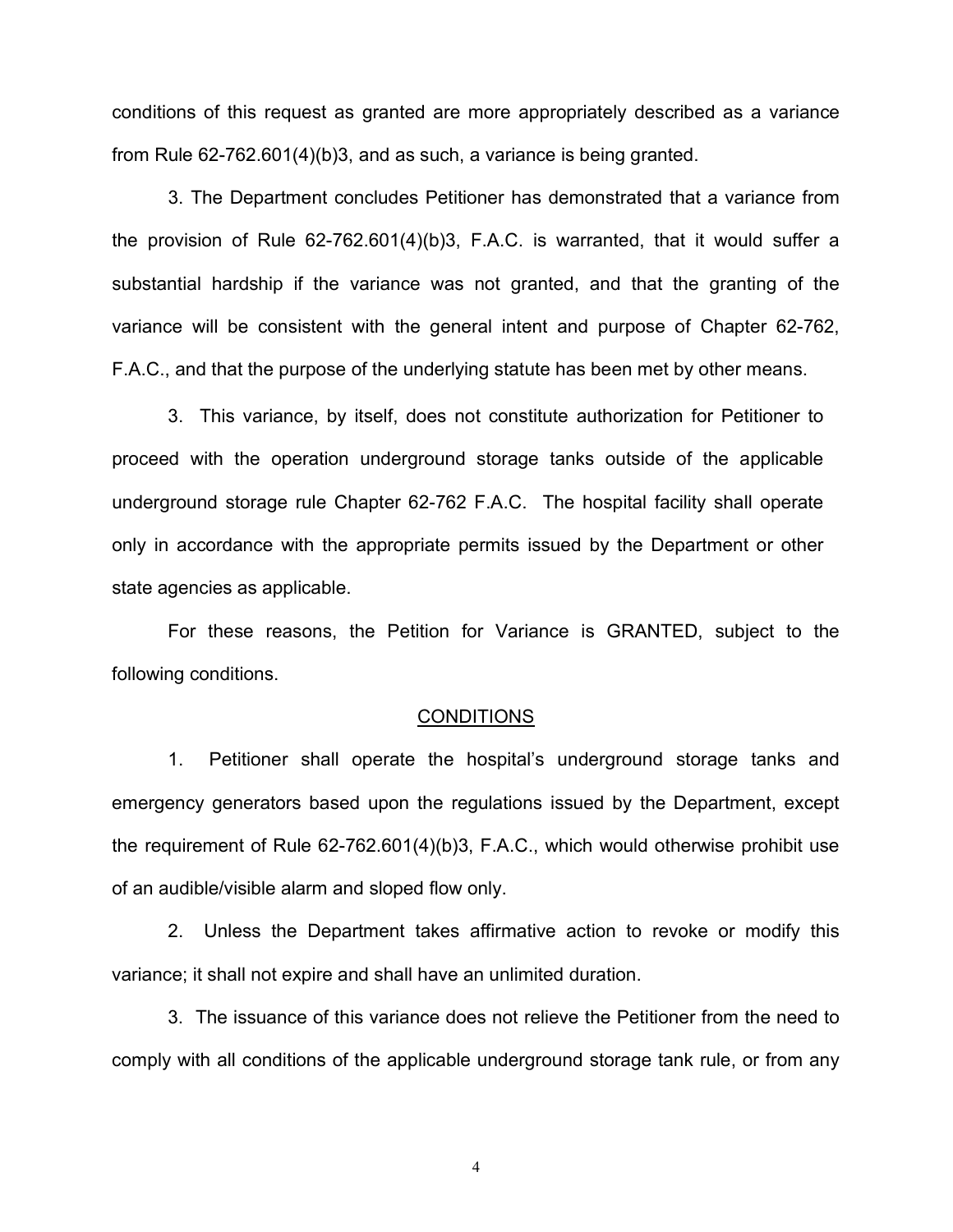applicable requirements of other federal, state, or local laws, including the requirements specified in Chapter 62-762, F.A.C.

#### NOTICE OF RIGHTS

 The Department's Order Granting Variance will be considered final unless a timely petition for an administrative hearing is filed under sections 120.569 and 120.57, F.S., before the deadline for filing a petition. The procedures for petitioning for a hearing are set forth below.

 agency action may petition for an administrative proceeding (hearing) under sections 120.569 and 120.57, F.S. The petition must contain the information set forth below and must be filed (received) in the Office of General Counsel of the Department at 3900 Commonwealth Boulevard, Mail Station 35, Tallahassee, Florida 32399-3000, or by electronic mail at [Agency\\_Clerk@DEP.state.fl.us](mailto:Agency_Clerk@DEP.state.fl.us). A person whose substantial interests are affected by the Department's proposed

 Petitions by the applicant or any of the parties listed below must be filed within 21 days of receipt of this written notice. Petitions filed by other persons must be filed within 21 days of publication of the notice or receipt of the written notice, whichever occurs first. Under section 120.60(3), F.S., however, any person who asked the Department for notice of agency action may file a petition within 21 days of receipt of such notice, regardless of the date of publication. The petitioner shall mail a copy of the petition to the applicant at the address indicated above at the time of filing. The failure of any person to file a petition within the appropriate time period shall constitute a variance of that person's right to request an administrative determination (hearing) under sections 120.569 and 120.57, F.S., or to intervene in this proceeding and participate as a party to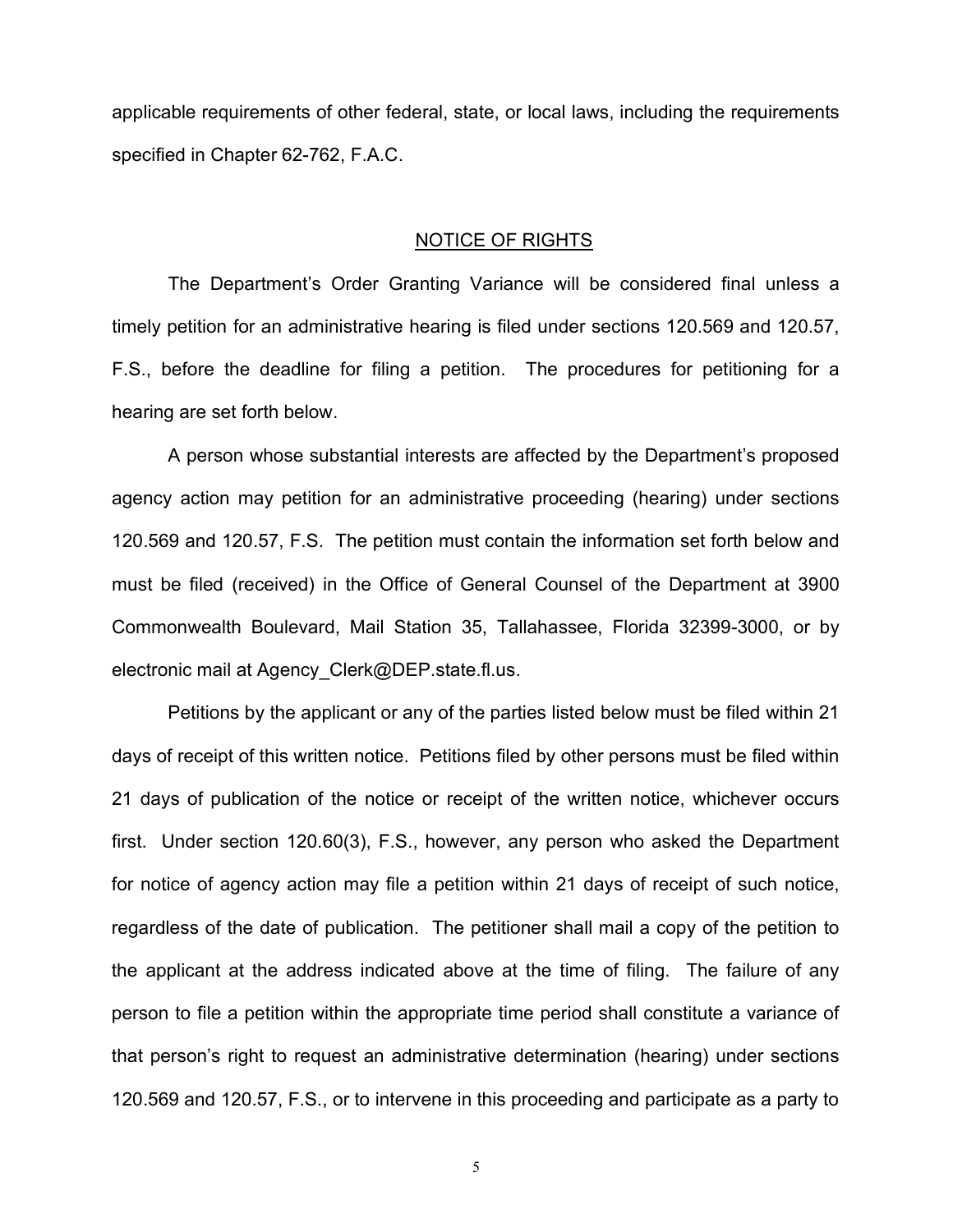it. Any subsequent intervention (in a proceeding initiated by another party) will be only at the discretion of the presiding officer upon the filing of a motion in compliance with Rule 28-106.205, F.A.C.

 based must be in accordance with Rule 28-106.201, F.A.C., and contain the following A petition that disputes the material facts on which the Department's action is information:

 identification number, if known; (a) The name and address of each agency affected and each agency's file or

 telephone number of the petitioner, if the petitioner is not represented by an attorney or a qualified representative; the name, address, and telephone number of the petitioner's representative, if any, which shall be the address for service purposes during the course of the proceeding; and an explanation of how the petitioner's substantial interests will be affected by the agency determination; (b) The name, address, any e-mail address, any facsimile number, and

(c) A statement of when and how the petitioner received notice of the agency decision;

 petition must so indicate; (d) A statement of all disputed issues of material fact. If there are none, the

 the petitioner contends warrant reversal or modification of the agency's proposed (e) A concise statement of the ultimate facts alleged, including the specific facts action;

 reversal or modification of the agency's proposed action, including an explanation of how the alleged facts relate to the specific rules or statutes; and (f) A statement of the specific rules or statutes the petitioner contends require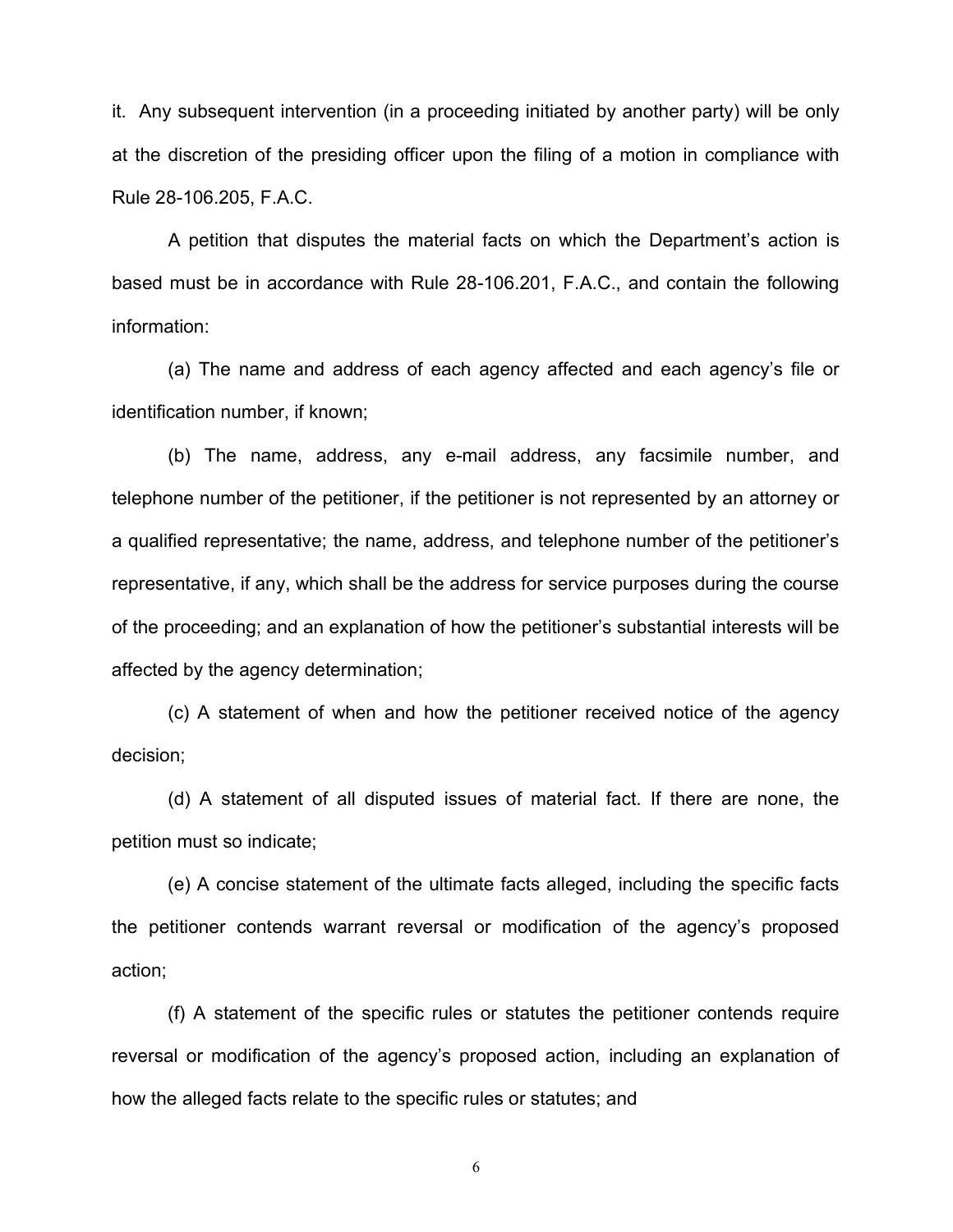(g) A statement of the relief sought by the petitioner, stating precisely the action petitioner wishes the agency to take with respect to the agency's proposed action.

 action is based shall state that no such facts are in dispute and otherwise shall contain the same information as set forth above, as required by Rule 28-106.301, F.A.C. A petition that does not dispute the material facts on which the Department's

 Because the administrative hearing process is designed to formulate final agency action, the filing of a petition means that the Department's final action may be different from the position taken by it in this notice. Persons whose substantial interests will be affected by any such final decision of the Department have the right to petition to become a party to the proceeding, in accordance with the requirements set forth above.

 is not available in this case under the provisions of that statute. This does not prevent any interested parties from agreeing to other forms of alternate dispute resolution. In accordance with section 120.573, F.S., the Department advises that mediation

 120.68, F.S., by filing a Notice of Appeal under Rule 9.110, Florida Rules of Appellate Procedure, with the Clerk of the Department in the Office of General Counsel, 3900 Commonwealth Boulevard, Mail Station 35, Tallahassee, Florida 32399-3000, and by filing a copy of the Notice of Appeal accompanied by the applicable filing fees with the appropriate District Court of Appeal. The Notice of Appeal must be filed within 30 days after this order is filed with the Clerk of the Department. Any party to this order has the right to seek judicial review of it under section

## REMAINDER OF PAGE INTENTIONALLY LEFT BLANK